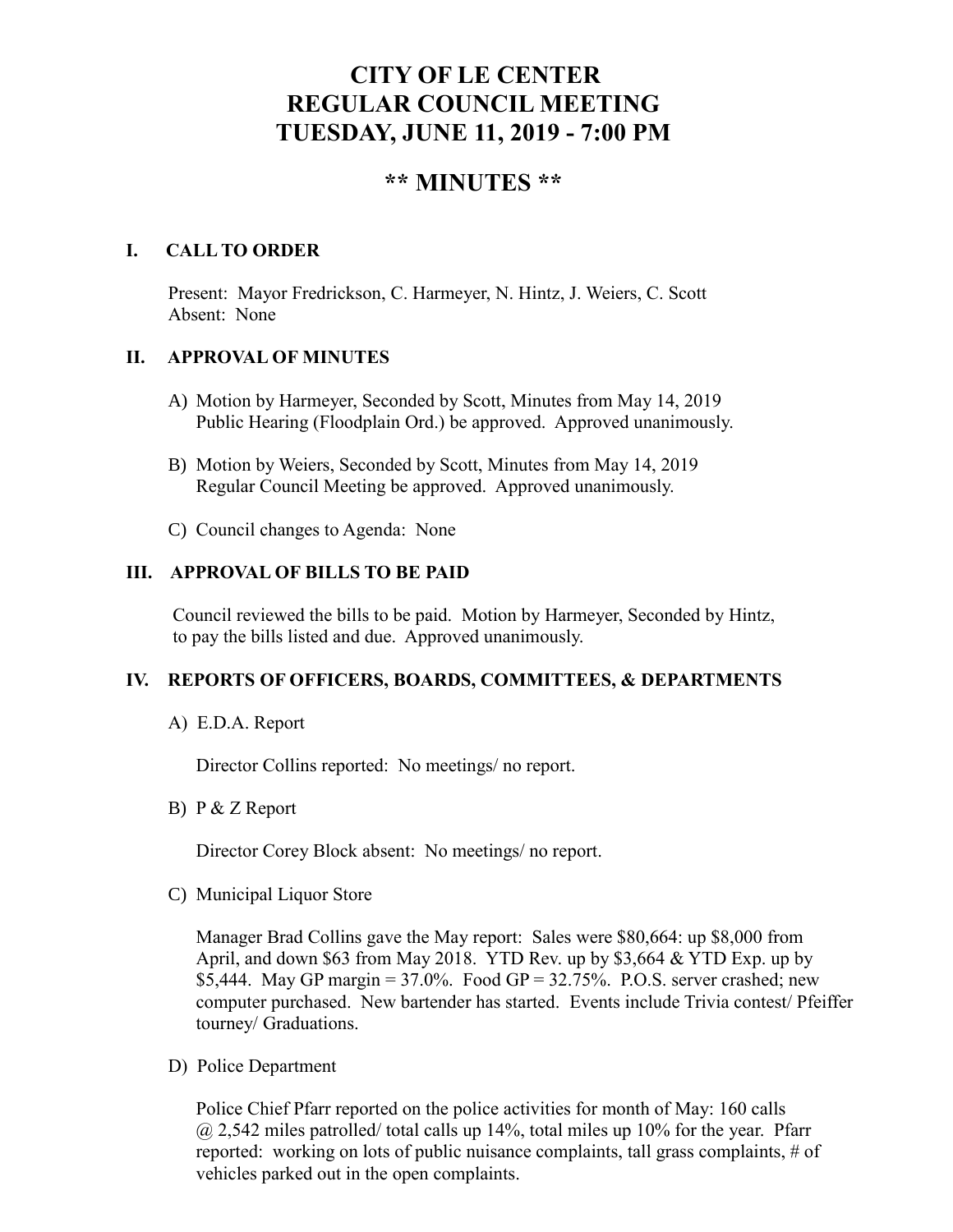New police squad car: State Bid for 2020 Ford Explorer police edition = \$34,780.56. Factor Motors price: \$32,819.20. Motion by Hintz, Seconded by Scott, Yes order the new vehicle from Factor Motors. Approved unanimously.

E) Water, Sewer, Streets, Parks Departments

Public Works Supt. Curt Roemhildt reported:

- Streets- blacktopping around town is done. Sunrise Avenue blacktopping is done.
- Storm-3 days of chipping and picking up trees is completed.
- Water Treatment Plant- there is leak in the re-claim tank under the back parking lot: will start digging for it this week.
- Parks- all are open and being heavily used. Baseball lights are replaced  $+$  some of the protective lens had to be replaced. Mosquito  $\&$  gnat spraying could be done for the pool area (\$663.46) and baseball field (\$428.34) – council generally ok'd.
- F) Bolton & Menk Engineering

.

- 1) Engineer Joel Hawbaker presented the 2020 street project "Engineer's Report" showing: 6400 ft. of reconstruct/ all infrastructure is 50-75 years old/ the blacktop streets are disintegrating/ streets are from 24'–38' wide; city standard is 36' wide/ present storm sewer is limited; much more proposed to go in/ sanitary sewers are bad under the streets; that's why Park Ave. has been added to this project/ there is some sidewalk figured in this estimate/ current water lines are 6" – we'll go up to  $8"$  in this project/ same 75% city to 25% resident assessment ratio proposed = approx. \$77.00 per L.F. estimate to property owners/ Preliminary Est. project cost total =  $$3,675,884.00$ . Project can be done in one year by bigger const. company; OR we could bid it out over two years to attract more bidders. Motion by Mayor Fredrickson, Seconded by Harmeyer, to adopt **Resolution No. 2019G**, thereby receiving the Engineer's Report on the improvement. Approved unanimously.
- 2) 2019 Sealcoating bids: Hawbaker presented three bids received for the possible sealcoating of streets: Pearson Bros. = \$52,608.00 Allied Blacktop= \$57,779.75 and Astech Corp.= \$60,681.45. Engineer's project estimate was \$61,670.00. Motion by Harmeyer, Seconded by Scott, to award the 2019 sealcoat bid to Pearson Bros. for \$52,608.00. Approved unanimously.
- 3) After some discussion on the County Justice Center storm water pond project: city staff and city engineer do a walk-thru on the project to identify punchlist items.
- G) Pool Dorothy D.

 Pool roof is done; kept them from being open first day/ \$21,000 taken in so far for lessons & swimming passes/ Cleveland & Waterville coming here for lessons/ parking problems in the back; people parking in the employee spots: staff get the "employee parking only" signs back up plus the police "no parking" signs too.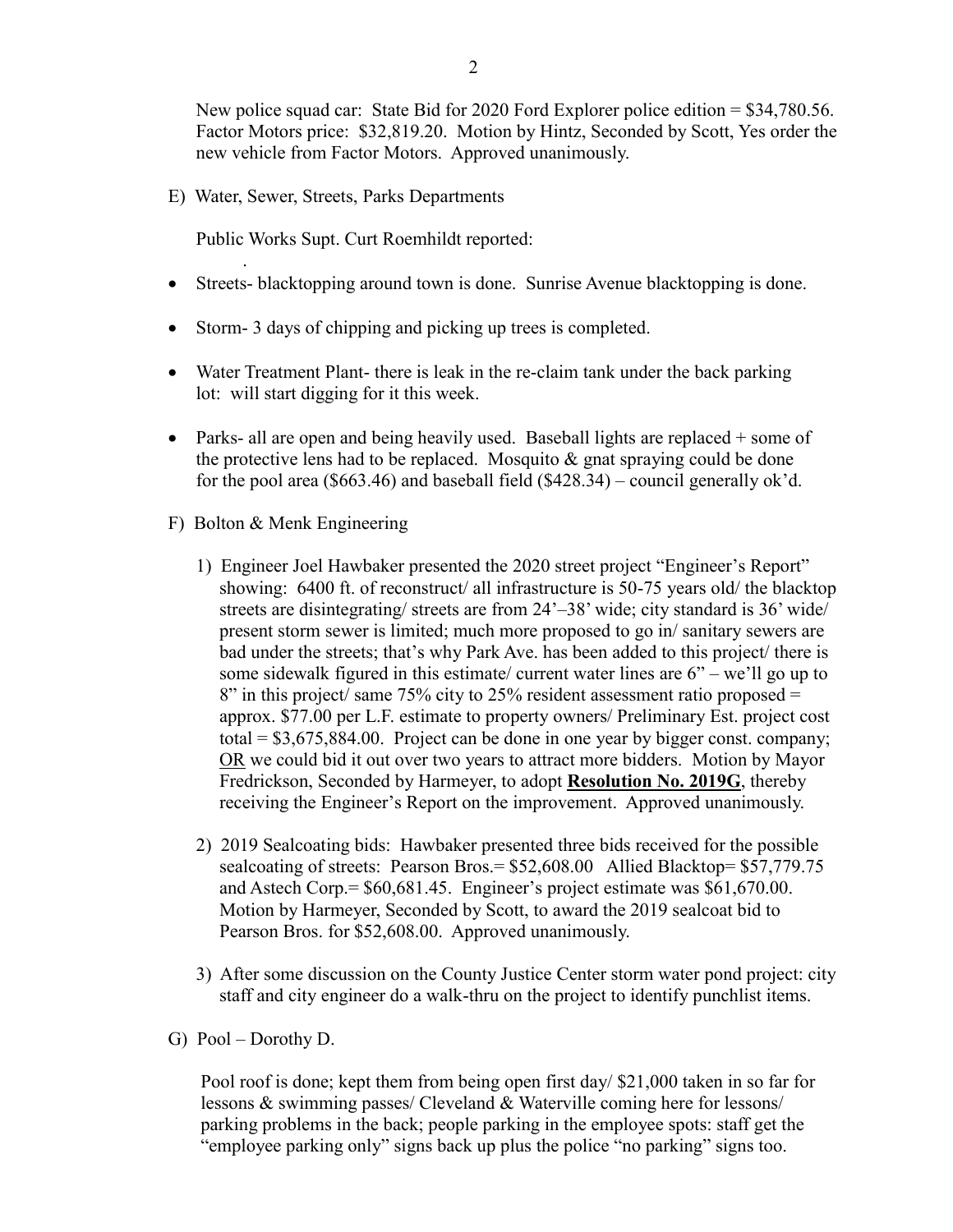3

 Problems with the Family Season Pass being abused and over-used by people; lost approx. \$2,000 - \$3,000 thru fraudulent use. May need to go to individual passes and eliminate the family pass. Two teen nights planned/ three private parties planned/ need to look at cost to replace the rusty east doors; previous est. cost was \$10,000.00.

H) County Fair- Nancy Stauff

 Ms. Stauff reported: only 64 days until the fair/ posters and mailings going out by July 4/ True Transit will be offering free rides to & from the fair/ Entertainment: Thurs.= Doug Traxler/ Fri.= Red Dirt Band/ Sat.= Mitch Gordon Band. The free entertainment = amateur talent show, robotics, Czech dancers, flea market, ranch rodeo, Center Stage dance, and archery demonstration & participation (small fee).

## **V. PUBLIC FORUM**

There were no petitions, requests, comments, or communications from the general public.

## **VI. OLD BUSINESS**

A) Peter Thelemann (80 ac. farmland renter) new lease agreement written up by Attorney Moran including the opt-out language required for Mr. Thelemann to install more tile at his cost for a new 10 year lease at same \$200 per acre price. Motion by Scott, Seconded by Hintz, to approve the new 10 yr. lease. Approved unanimously.

## **VII. NEW BUSINESS**

- A) Administrator Collins explained his notes from the meeting with MNDOT officials concerning Hwy 99 road condition and re-construct timeline. Mayor Fredrickson added his own explanation from the meeting. Re-construct not until 2027 or 28; may overlay in next few years to carry us until then. It was a good meeting.
- B) Attorney Moran explained the AT&T  $3<sup>rd</sup>$  Amendment to our lease agreement for their cell antennas on our water tower. They wish to swap-out from antennas to radios  $+$  will pay us an additional \$500 per month to do so. Motion by Harmeyer, Seconded by Weiers, to approve the AT&T  $3<sup>rd</sup>$  Amendment language. Approved unanimously.
- C) Attorney Moran reported he had been contacted by Sunny Terrace trailer court owners about obtaining an easement along their north driveway which gains access to that 2nd row of trailers adjacent to our city park. After some discussion: Motion by Hintz, Seconded by Scott, to grant them shared easement for \$7,500. Approved unanimously.

## **VIII. ADMINISTRATION & MISC.**

- A) Mayor Fredrickson noted the city weed notification has been published in the official newspaper and  $IS$  in effect.
- B) Mayor Fredrickson announced the next Le Sueur County Officials Meeting for June 26 at the new Le Sueur County Justice Center in Le Center at 6:00 pm. (tour)